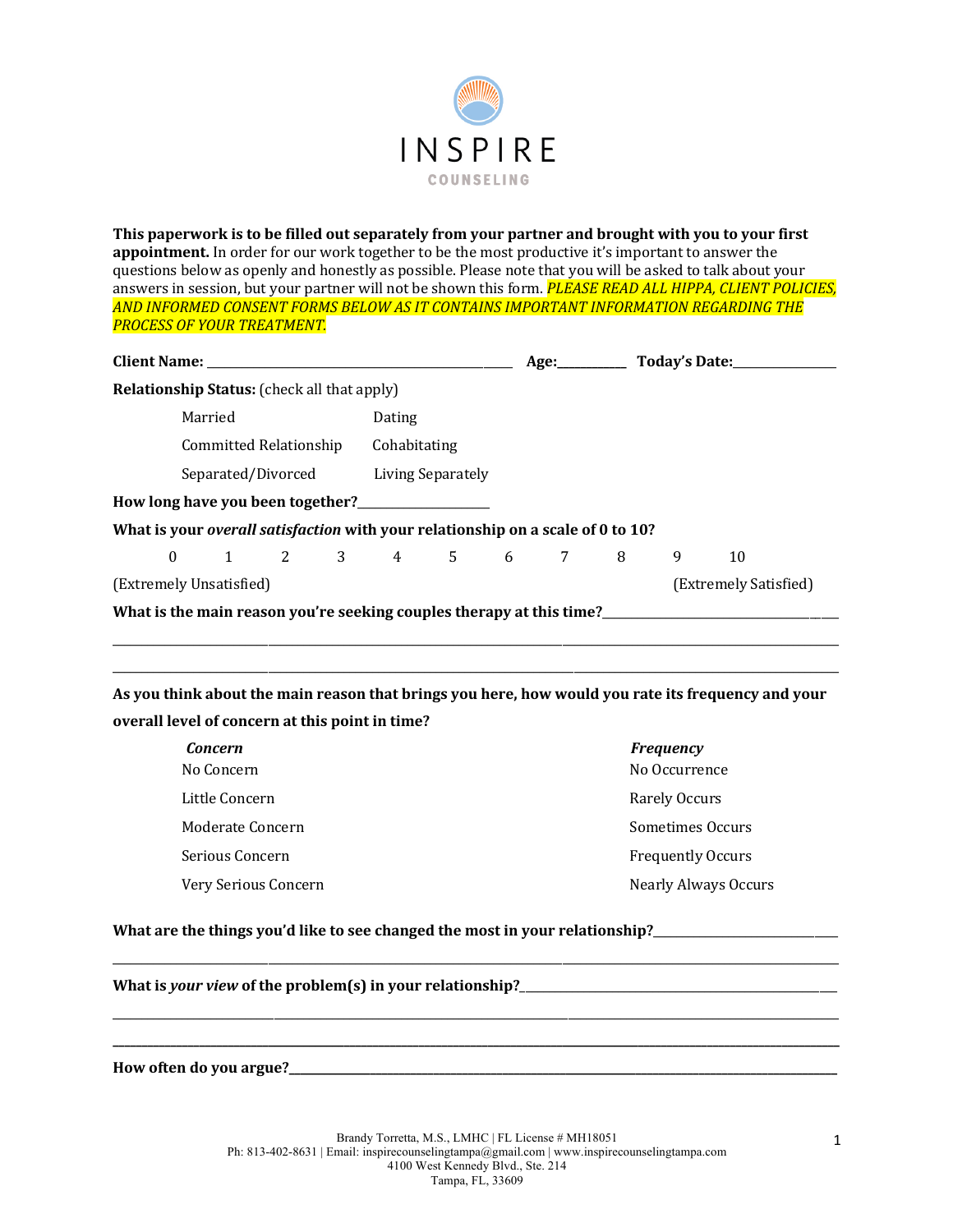

| What do you argue about most?___                                                                                                                          |              |   |   |                |             |             |   |   |                                                                                            |
|-----------------------------------------------------------------------------------------------------------------------------------------------------------|--------------|---|---|----------------|-------------|-------------|---|---|--------------------------------------------------------------------------------------------|
| Briefly describe your most recent argument. How did it start? How did it end?________________                                                             |              |   |   |                |             |             |   |   |                                                                                            |
|                                                                                                                                                           |              |   |   |                |             |             |   |   |                                                                                            |
|                                                                                                                                                           |              |   |   |                |             |             |   |   |                                                                                            |
|                                                                                                                                                           |              |   |   |                |             |             |   |   | When you do argue, does someone end up leaving? Who? How long before they come back?______ |
|                                                                                                                                                           |              |   |   |                |             |             |   |   |                                                                                            |
|                                                                                                                                                           |              |   |   |                |             |             |   |   |                                                                                            |
|                                                                                                                                                           |              |   |   |                |             |             |   |   |                                                                                            |
|                                                                                                                                                           |              |   |   |                |             |             |   |   |                                                                                            |
| What do you hope to accomplish through counseling?_______________________________                                                                         |              |   |   |                |             |             |   |   |                                                                                            |
| What do you believe your biggest strengths are as a couple and what is going well in your                                                                 |              |   |   |                |             |             |   |   |                                                                                            |
| What do you appreciate most about your partner?_________________________________                                                                          |              |   |   |                |             |             |   |   |                                                                                            |
| How happy are you in your relationship on a scale of 0 to 10?                                                                                             |              |   |   |                |             |             |   |   |                                                                                            |
| $\Omega$                                                                                                                                                  | $\mathbf{1}$ | 2 | 3 | $\overline{4}$ | $5^{\circ}$ | $6\qquad 7$ | 8 | 9 | 10                                                                                         |
| (Extremely Unhappy)                                                                                                                                       |              |   |   |                |             |             |   |   | (Extremely Happy)                                                                          |
| Please make at least one suggestion as to something you can do personally to improve your<br>relationship regardless of what your partner does?__________ |              |   |   |                |             |             |   |   |                                                                                            |
|                                                                                                                                                           |              |   |   |                |             |             |   |   |                                                                                            |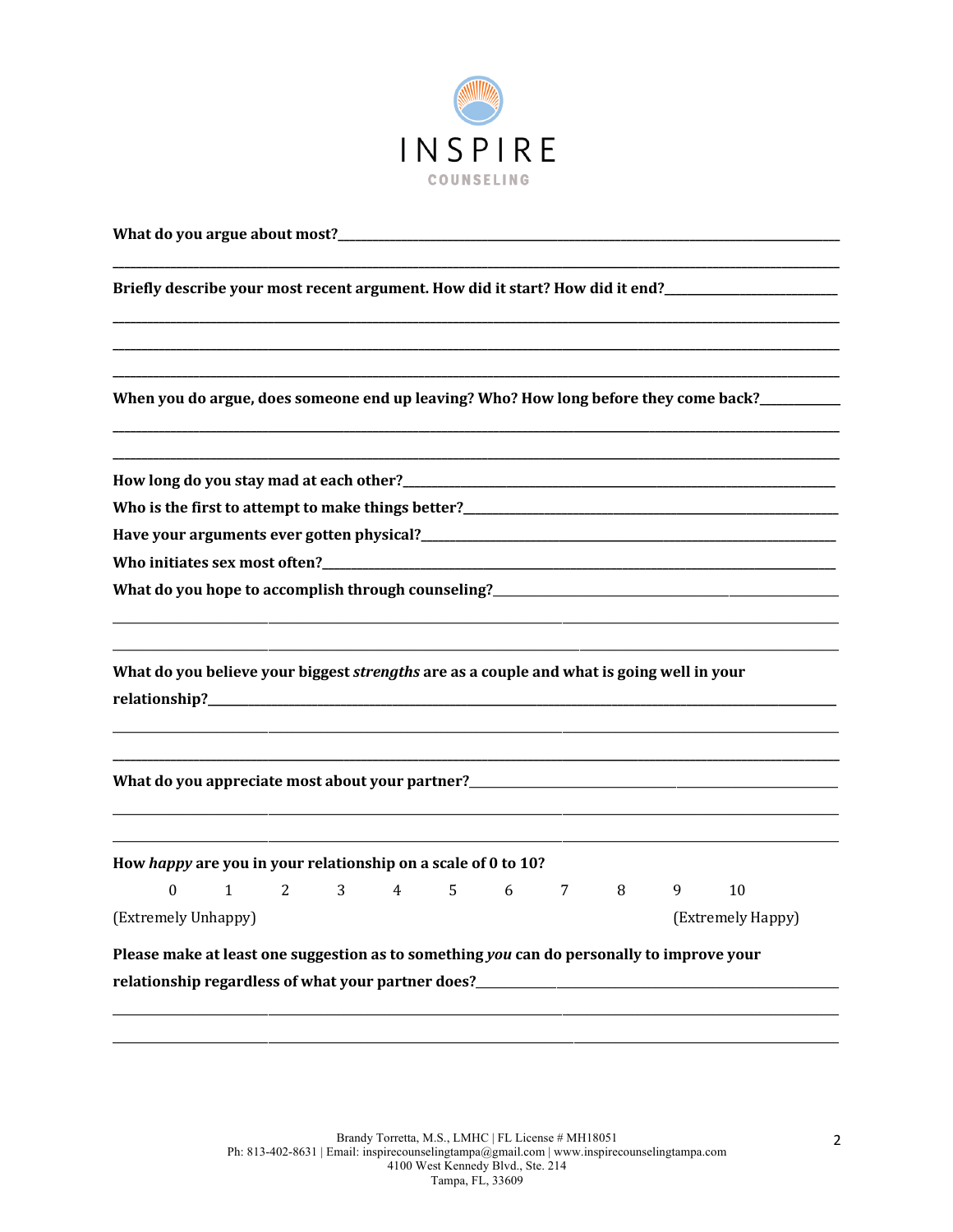

|                  | Have you been to couples counseling before to address any of the above problems?                                                                                                        |                |              |                |   |            |   |            |     | Yes<br>If yes, please explain when, with whom, the length of treatment, problems treated, and the outcome: | No |
|------------------|-----------------------------------------------------------------------------------------------------------------------------------------------------------------------------------------|----------------|--------------|----------------|---|------------|---|------------|-----|------------------------------------------------------------------------------------------------------------|----|
|                  | Have either you or your partner received individual counseling before?                                                                                                                  |                |              |                |   |            |   |            | Yes | No                                                                                                         |    |
| relationship?    | If yes for either of you, please indicate who, what substance(s) are being used, how often, and how<br>problematic do you believe this is in your relationship:________________________ | Yes<br>No      |              |                |   |            |   |            |     | Do either of you or your partner have a substance abuse problem that is causing issues in your             |    |
|                  | Has there been any domestic violence/abuse in your relationship?                                                                                                                        |                |              |                |   |            |   |            | Yes | No                                                                                                         |    |
| Yes              | Has either of you threatened to end the relationship as a result of the current problem(s)?<br>No                                                                                       |                | If yes, who? | Me             |   | My Partner |   | Both of Us |     |                                                                                                            |    |
|                  | Do you perceive that either you or your partner has withdrawn from the relationship?<br>If yes, which of you has withdrawn?                                                             |                |              | Me             |   | My Partner |   | Both of Us |     | Yes                                                                                                        | No |
|                  | How satisfied are you with your <i>physical intimacy</i> during the last month?                                                                                                         |                |              |                |   |            |   |            |     |                                                                                                            |    |
| $\boldsymbol{0}$ | $\mathbf{1}$                                                                                                                                                                            | $\overline{c}$ | 3            | $\overline{4}$ | 5 | 6          | 7 | 8          | 9   | 10                                                                                                         |    |
|                  | (Extremely Unsatisfied)                                                                                                                                                                 |                |              |                |   |            |   |            |     | (Extremely Satisfied)                                                                                      |    |
|                  | How satisfied are you with your emotional intimacy during the last month?                                                                                                               |                |              |                |   |            |   |            |     |                                                                                                            |    |
| $\boldsymbol{0}$ | $\mathbf{1}$                                                                                                                                                                            | $\overline{2}$ | 3            | $\overline{4}$ | 5 | $6\,$      | 7 | $\, 8$     | 9   | 10                                                                                                         |    |
|                  | (Extremely Unsatisfied)                                                                                                                                                                 |                |              |                |   |            |   |            |     | (Extremely Satisfied)                                                                                      |    |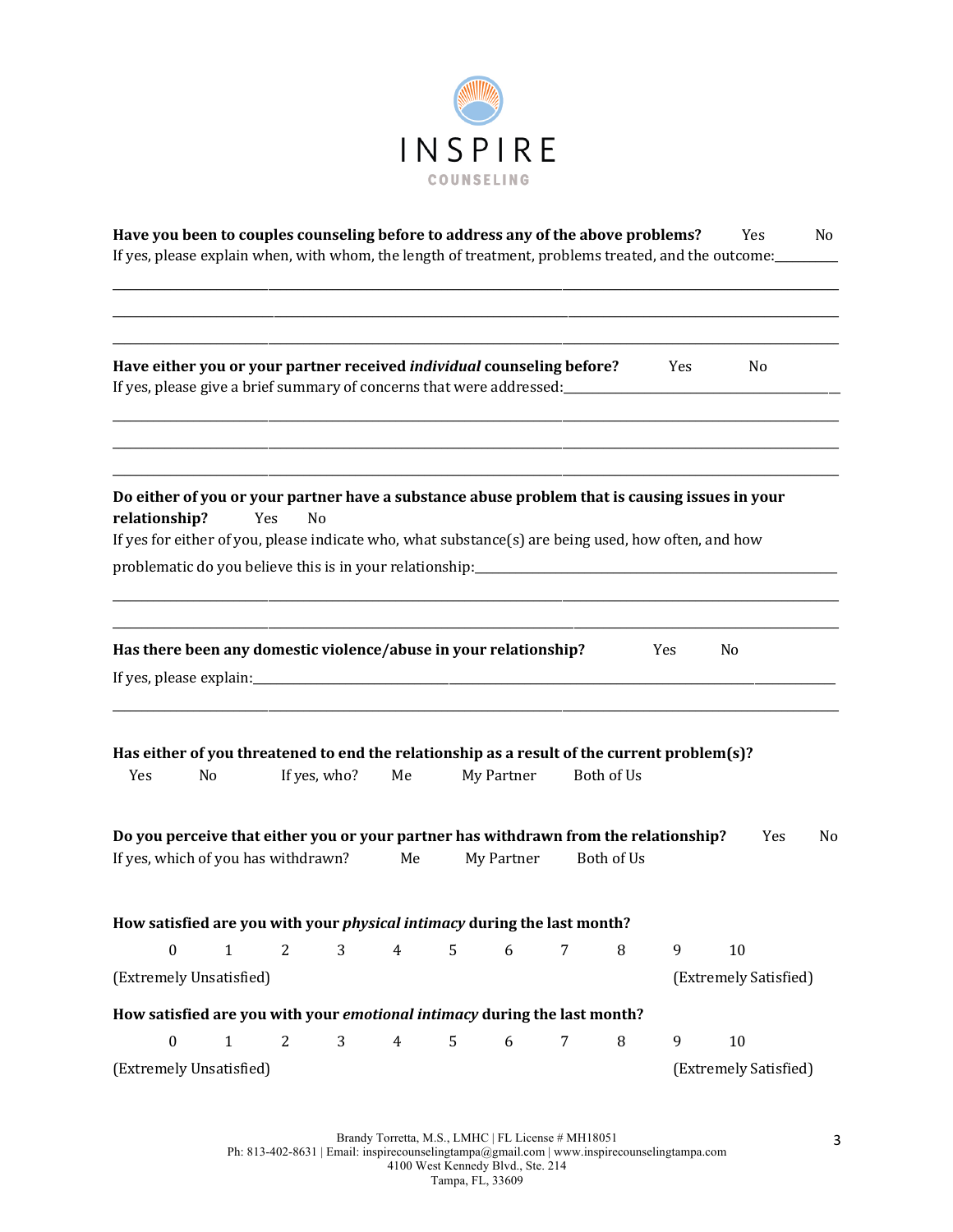

| What is your current level of personal stress?                                                                                                    |                                         |  |                 |          |   |               |  |
|---------------------------------------------------------------------------------------------------------------------------------------------------|-----------------------------------------|--|-----------------|----------|---|---------------|--|
| $\boldsymbol{0}$                                                                                                                                  | $1 \qquad 2 \qquad 3 \qquad 4 \qquad 5$ |  | $6\overline{6}$ | $7 \t 8$ | 9 | 10            |  |
| (No Stress)                                                                                                                                       |                                         |  |                 |          |   | (High Stress) |  |
| What is your current level of stress in the relationship?                                                                                         |                                         |  |                 |          |   |               |  |
| $\mathbf{0}$                                                                                                                                      | $1$ 2 3 4 5 6 7 8                       |  |                 |          | 9 | 10            |  |
| (No Stress)                                                                                                                                       |                                         |  |                 |          |   | (High Stress) |  |
|                                                                                                                                                   |                                         |  |                 |          |   |               |  |
|                                                                                                                                                   |                                         |  |                 |          |   |               |  |
|                                                                                                                                                   |                                         |  |                 |          |   |               |  |
|                                                                                                                                                   |                                         |  |                 |          |   |               |  |
|                                                                                                                                                   |                                         |  |                 |          |   |               |  |
|                                                                                                                                                   |                                         |  |                 |          |   |               |  |
|                                                                                                                                                   |                                         |  |                 |          |   |               |  |
|                                                                                                                                                   |                                         |  |                 |          |   |               |  |
|                                                                                                                                                   |                                         |  |                 |          |   |               |  |
|                                                                                                                                                   |                                         |  |                 |          |   |               |  |
|                                                                                                                                                   |                                         |  |                 |          |   |               |  |
| $\mathbf{r}$ , and $\mathbf{r}$ , and $\mathbf{r}$ , and $\mathbf{r}$ , and $\mathbf{r}$ , and $\mathbf{r}$ , and $\mathbf{r}$ , and $\mathbf{r}$ |                                         |  |                 |          |   |               |  |

Rank in order the top three concerns you have in the relationship and with your partner, with #1 being the most problematic. This will be the focus of our sessions together:

| <b>.</b> |  |
|----------|--|
|          |  |
| າ<br>٠.  |  |
|          |  |
| 3.       |  |
|          |  |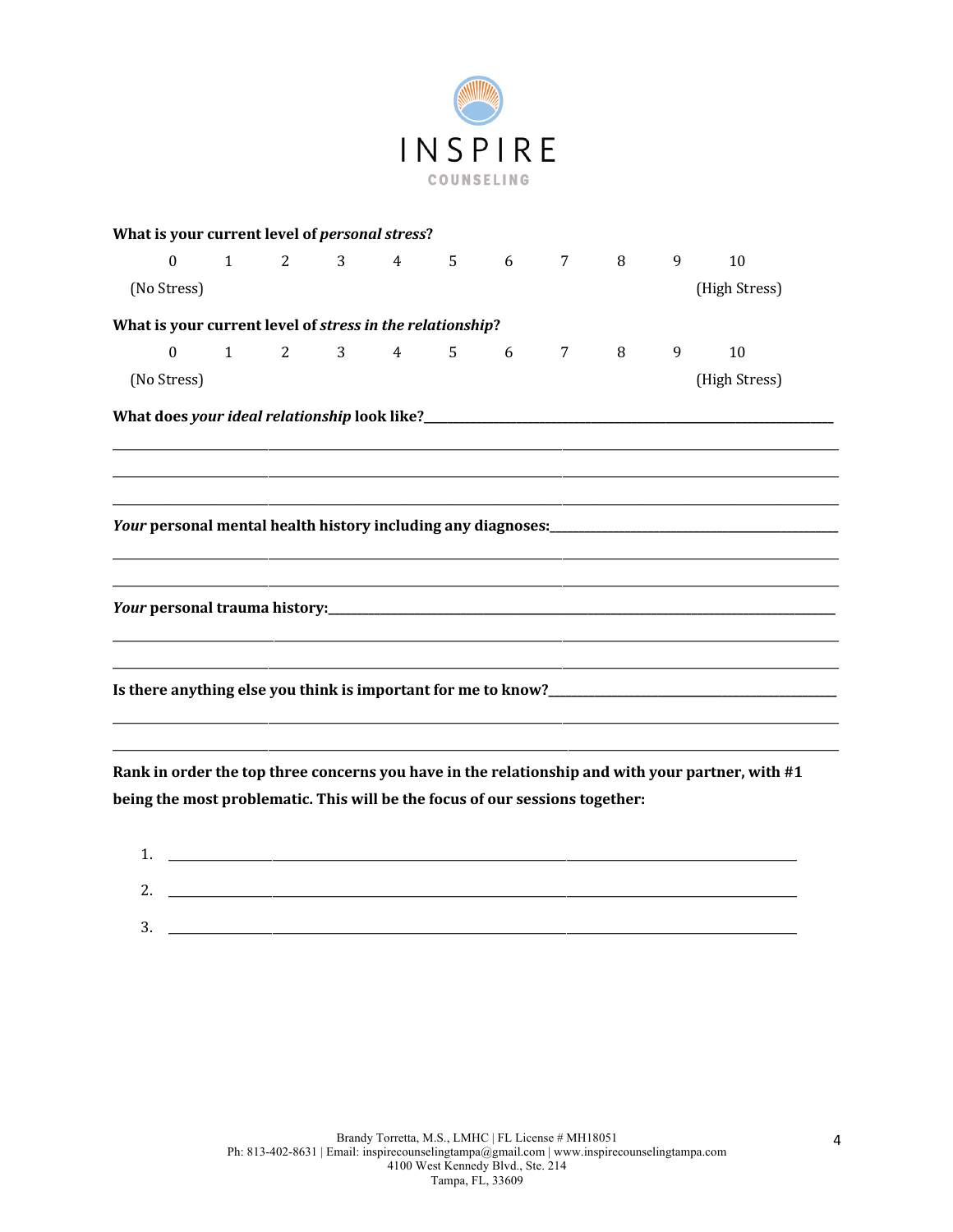

# **Notice of Privacy Practices (HIPPA)**

As a licensed mental health provider, I am required by federal and state laws to protect your privacy. The **Health Information Portability & Accountability Act (HIPPA)** establishes limits on how our health information may be used and shared and how it must be protected. When Florida laws protecting your health records are more restrictive than federal laws, I must abide by the Florida laws. The following *Notice of Privacy Practices* will tell you about the ways I may use and share mental health information about you. It will also describe your rights and my obligations regarding the use and disclosure of your mental health information. 

## **My Pledge to You Regarding Your Mental Health Information**

The privacy of your mental health information is important to me. I create a record of the treatment you receive from me to provide you with quality treatment and to comply with certain legal requirements. I understand this information is personal and I am committed to protecting it.

## **This Notice of My Privacy Practices Describes:**

- How and to what extent the privacy of your Protected Health Information is guaranteed.
- How your Protected Health Information may be used and disclosed.
- How you may access portions of your Protected Health Information and the procedure for doing so.

## **Your Protected Health Information (PHI)**

Your PHI includes any *individually identifiable information* created or received about you. Specifically, it includes identification of symptoms, diagnosis, medications, treatment, appointment dates and times, session summaries, and payment history.

## Use and Disclosure of Your Protected Health Information (PHI)

- I will not share with your managed care company (insurance) or Employee Assistance Program (EAP) the PHI required to obtain authorization to treat you and to bill for your treatment services.
- I will not share your PHI with another therapist or treatment facility.
- I will not share your PHI with any other individual, including family members, except in the case of minor children.
- I am required by law to report abuse and/or neglect of children, elderly, and persons with disabilities to the proper authorities. This report may, of necessity, include your PHI.
- I am required by law to take immediate action, including the release of your PHI, if I believe that you or someone else is at imminent risk of harm.
- I may share your PHI with my Clinical Supervisor, Misty Lee Fenton, LMHC whom has agreed to abide by the terms of my Notice of Privacy Practices.
- I may disclose your PHI in response to a court order, subpoena, warrant, summons, or similar legal process.
- I may disclose your PHI as required by federal, state, or local law.

## **Your Privacy Rights**

- With the exception of the purposes listed above, you have the **right to decide** if your PHI is given out to a third party and to specify what information is given. You do this by completing and signed the **Authorization for Release of Confidential Information** form provided by your counselor upon request. You may revoke this consent at any time.
- You have the **right to review** and get copies of your PHI with certain exceptions. This request must be in writing and there may be charges for copies and postage.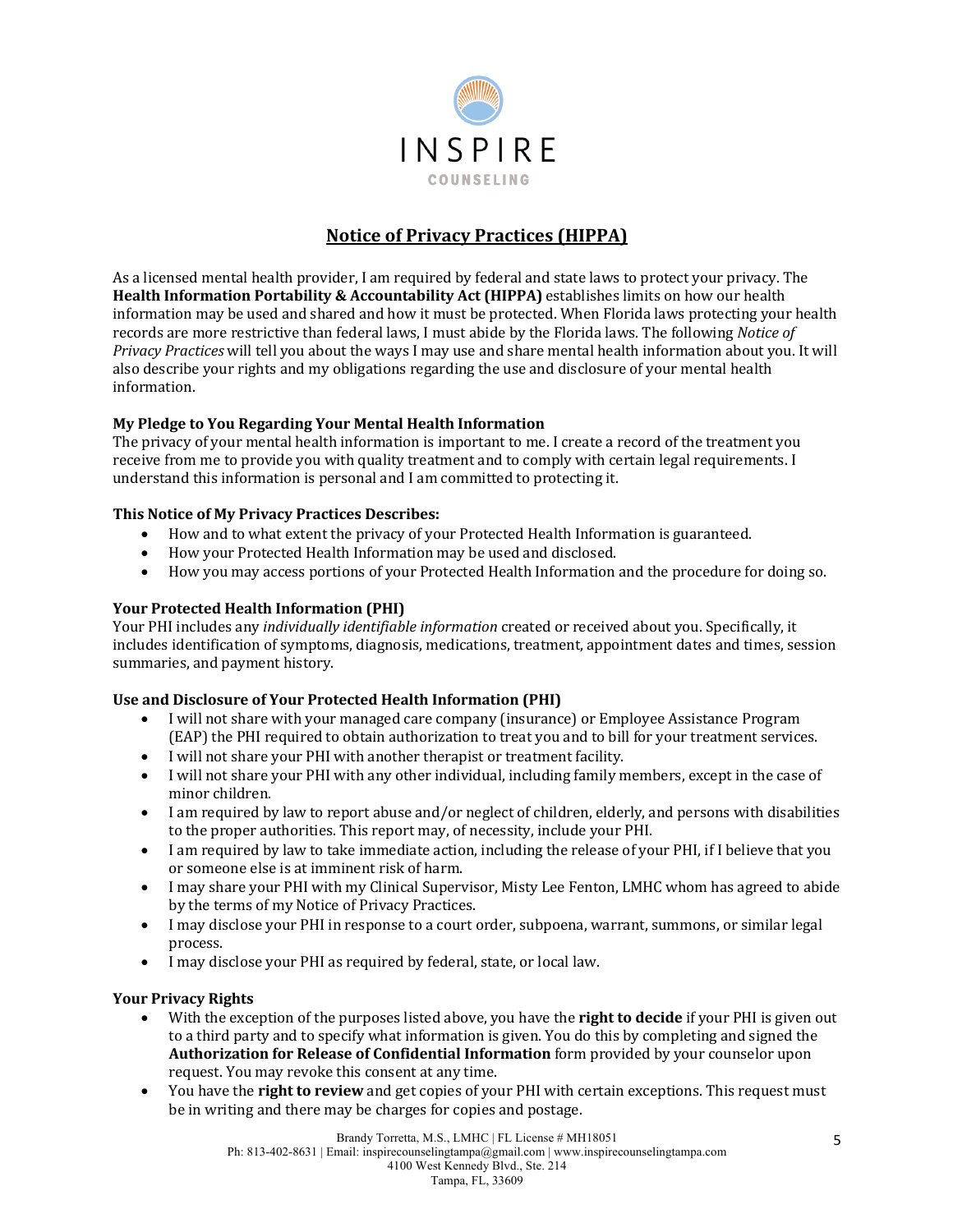

- You may **request that corrections or additions be made** to your PHI if you believe that there is an error or a significant omission.
- You may **request additional restrictions** on y use or disclosure of your PHI.
- You may **request that I use an alternative way to communicate with you in a confidential manner** or communicate with you at an alternative location about your PHI.
- You may **obtain a list of the times I have disclosed your health information** for purposes other than treatment, payment, healthcare operations, and other specified exceptions.
- You will **receive a paper copy of my Notice of Privacy Practices** for your records.
- You have the **right to file a written complaint** with the U.S. Department of Health and Human Services if you believe your privacy rights have been violated.

#### **My Legal Duty**

As a licensed mental health provider, I am required to abide by the terms of this notice. However, I reserve the right to change my privacy practices and the terms of this notice at any time provided the changes are permitted by law or meet any new requirement implemented by law for the benefit of your PHI. Before I make any important changes to my privacy practices, I will revise this notice and make the new notice available to you on your first visit following revisions. Any changes in my privacy practices and the new terms of this notice will be effective form the date of the revision forward for all mental health information I keep. You are entitled to receive a copy of the most current notice and may obtain it at any time by request.

By signing below, I acknowledge that I have been given a copy of this Notice of Privacy Practices and *have* read all of the above information. I acknowledge that all questions regarding my privacy have been *answered in an acceptable manner.*

**\_\_\_\_\_\_\_\_\_\_\_\_\_\_\_\_\_\_\_\_\_\_\_\_\_\_\_\_\_\_\_\_\_\_\_\_\_\_\_\_\_\_\_\_\_\_\_\_\_\_\_\_\_\_\_\_\_\_\_\_\_\_\_\_\_\_\_\_\_\_\_\_\_\_\_\_\_\_\_\_\_\_\_\_\_\_\_\_\_\_ \_\_\_\_\_\_\_\_\_\_\_\_\_\_\_\_\_\_\_**

**Client Signature Date**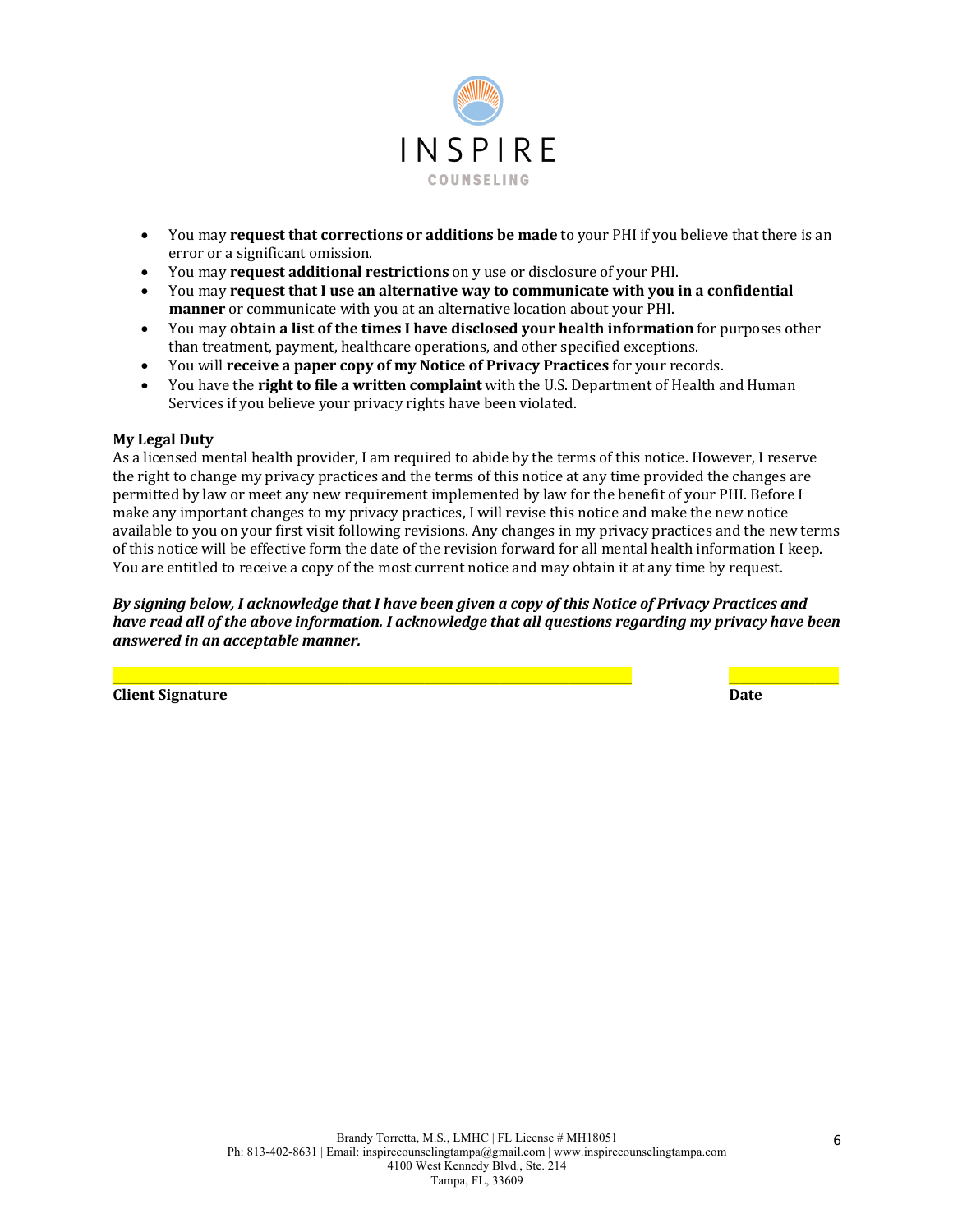

## **Client Policies and Informed Consent for Therapy**

#### **Client Expectations of the Counseling Process and Outcomes**

Your goals and expectations are more likely to be met when you understand the nature and limitations of counseling. Generally, counseling is most useful in helping people improve their self-awareness to allow positive change in their life. Counseling provides a safe and confidential atmosphere to examine the way you choose to process information and to help you expand your ability to react to the world around you. Most people experience improvement or resolution of their concerns that brought them to counseling. However, there are no guarantees and there may be risks. For example, counseling could open up new level of awareness that could cause discomfort. We will work together as a team towards your personal counseling goals, but *you* determine the nature and amount of change you wish to make. *Please be advised I do not keep* secrets between partners and any information you choose to share may become part of our sessions if I *believe it will benefit your therapy goals.* 

#### **Secrets Policy and Couples**

As your couple's therapist *I will not hold secrets* of one partner of the couple that are revealed in individual sessions or outside the presence of the partner/spouse. I may, at my discretion, choose to disclose information that has been revealed by you outside of the presence on your partner/spouse if I believe it is clinically appropriate.

#### **Office Visits**

Hourly rates are based on a 50-minute session, which allows for necessary documentation time. At times, sessions may be slightly longer or shorter based on the therapist's judgement to maximize the quality of the session. After our initial session, we will determine together the frequency and availability of continued sessions. While the length of therapy varies from client to client, it is my aim to work together until resolution is found. It is your right as a client to terminate therapy at any time or to seek a second opinion from another therapist. Payments are to be made at the end of each session and accepted forms of payment include cash, check, or debit/credit card. When requested, documentation can be provided to assist you in seeking reimbursement from your insurance provider.

#### **Cancelation Policy**

Please notify me of appointment cancelations at least 24 hours in advance of your appointment time to avoid a late cancelation/missed appointment fee. *You will be charged your regular session fee of \$120 for missed* appointments and cancelations made after 24 hours. However, you will not be charged in cases of emergency situations. As a courtesy, an appointment reminder will be sent to you the day before your appointment, but you are ultimately responsible for managing your scheduled appointments.

#### **Methods of Contact**

On occasion, there might be a need to have contact outside a normal session. To preserve your confidentiality, I request that email or text be used only to schedule or confirm appointment dates/times as I cannot assume responsibility for the security maintenance of electronic transmissions. In times of immediate crisis or emergency, I may be contacted by phone. If it is outside normal business hours of 9 AM to 7 PM, please leave a message ad I will return your call as soon as possible. *If you have a life-threatening emergency, please call* 911 or the Tampa Bay Crisis Center at 211 for immediate assistance.

#### **Confidentiality**

The notion of confidentiality is paramount in counseling. Everything disclosed between the therapist and client is confidential, unless authorized by the client or required by law. A client may authorize the release of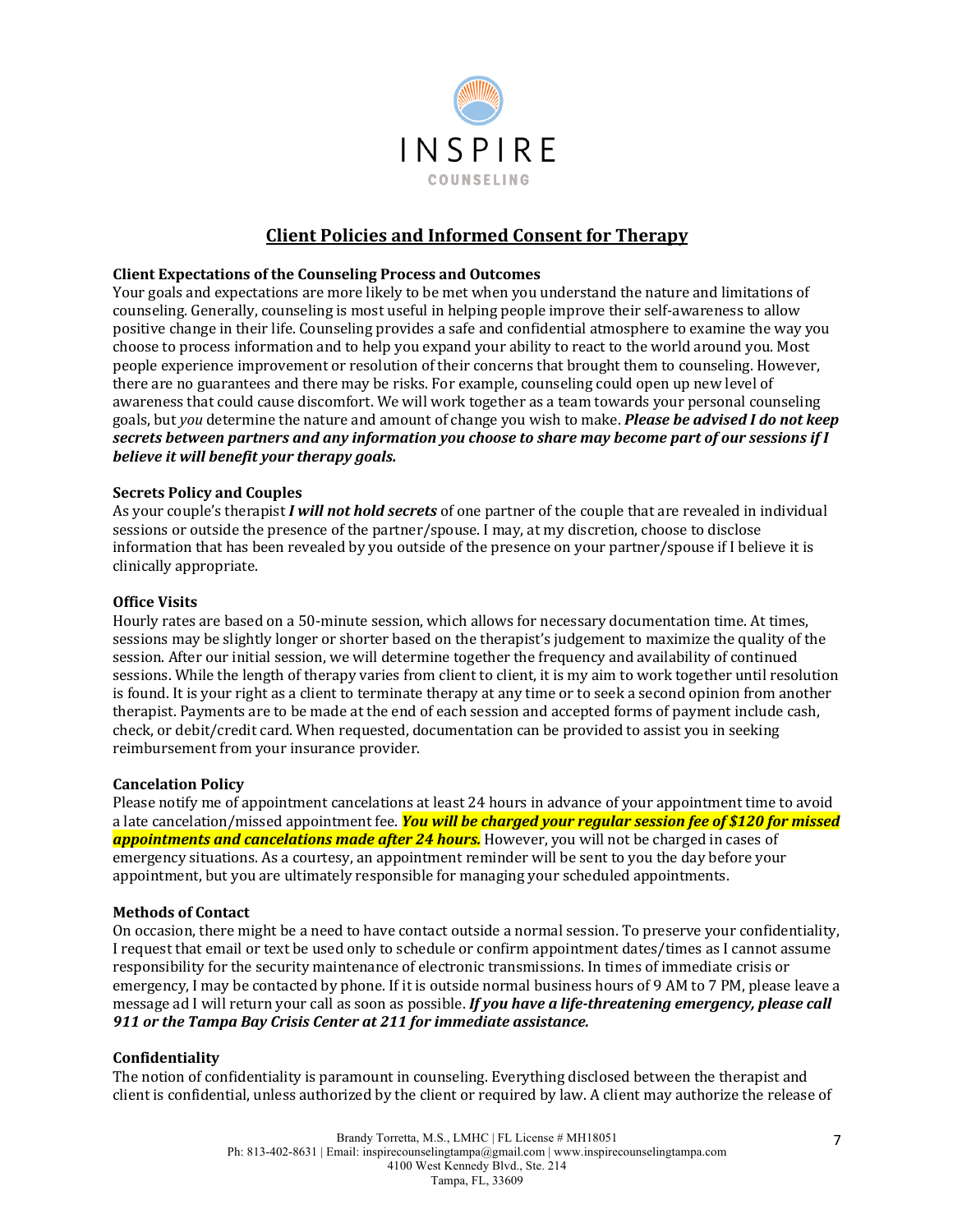

confidential information by signing an *Authorization for Release of Confidential Information* form, which will be provided to you upon request. I will not release any confidential information without this written authorization, unless such release is otherwise authorized or required by law. **The law requires mandated** *release of confidential information in the case of child abuse or neglect, if the client has intent to harm himself/herself or others, or in the case of a court subpoena.* For additional details on how your information may be used and our rights to our health care information, please refer to the Notice of Privacy Practices that you received.

#### **Termination**

You may terminate treatment at any time. However, I ask clients who wish to terminate to schedule one last session so we can review your treatment progress and overall improvements, and finalize treatment. If you appear to have met your goals at any point, I may ask whether you would like to end our sessions or set new goals. Also, if you or I believe you are not benefiting from treatment with me, I may discuss ending our sessions and refer you to another psychotherapist for continued treatment.

By signing below, I acknowledge I have read the preceding information, understand my rights as a client and all general policies, and acknowledge I have received a copy of this document for my records.

**\_\_\_\_\_\_\_\_\_\_\_\_\_\_\_\_\_\_\_\_\_\_\_\_\_\_\_\_\_\_\_\_\_\_\_\_\_\_\_\_\_\_\_\_\_\_\_\_\_\_\_\_\_\_\_\_\_\_\_\_\_\_\_\_\_\_\_\_\_\_\_\_\_\_\_\_\_\_\_\_\_\_\_\_\_\_\_\_\_\_ \_\_\_\_\_\_\_\_\_\_\_\_\_\_\_\_\_\_\_**

**Client Signature Date Date Date Date Date Date Date Date Date Date Date**